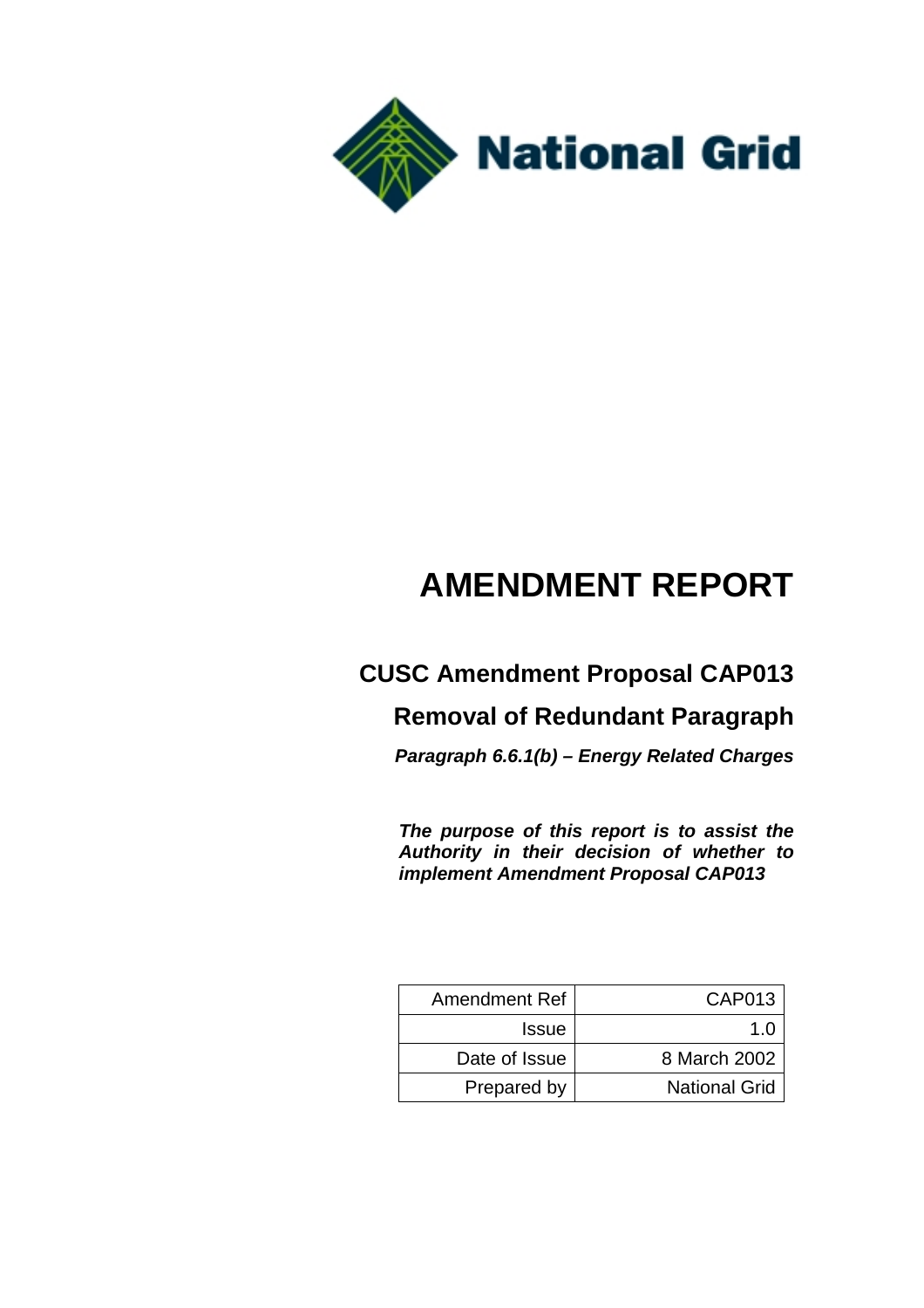## <span id="page-1-0"></span>**DOCUMENT CONTROL**

| <b>Issue</b> | Date     | <b>Author</b>                                      | <b>Change Reference</b>                           |  |
|--------------|----------|----------------------------------------------------|---------------------------------------------------|--|
| 0.1          | 27/02/02 | <b>National Grid</b>                               | Initial Draft for internal comment                |  |
| 0.2          | 28/02/02 | <b>National Grid</b><br>Draft for industry comment |                                                   |  |
| 1.0          | 08/02/02 | <b>National Grid</b>                               | Formal version for submission to the<br>Authority |  |
|              |          |                                                    |                                                   |  |

### **DOCUMENT LOCATION**

National Grid website:

<http://www.nationalgridinfo.co.uk/cusc/index.html>

#### **DISTRIBUTION**

| <b>Name</b>                                | Organisation |
|--------------------------------------------|--------------|
| The Gas and Electricity Markets Authority  | Ofgem        |
| <b>CUSC Parties</b>                        | Various      |
| <b>Panel Members</b>                       | Various      |
| National Grid Industry Information Website |              |
|                                            |              |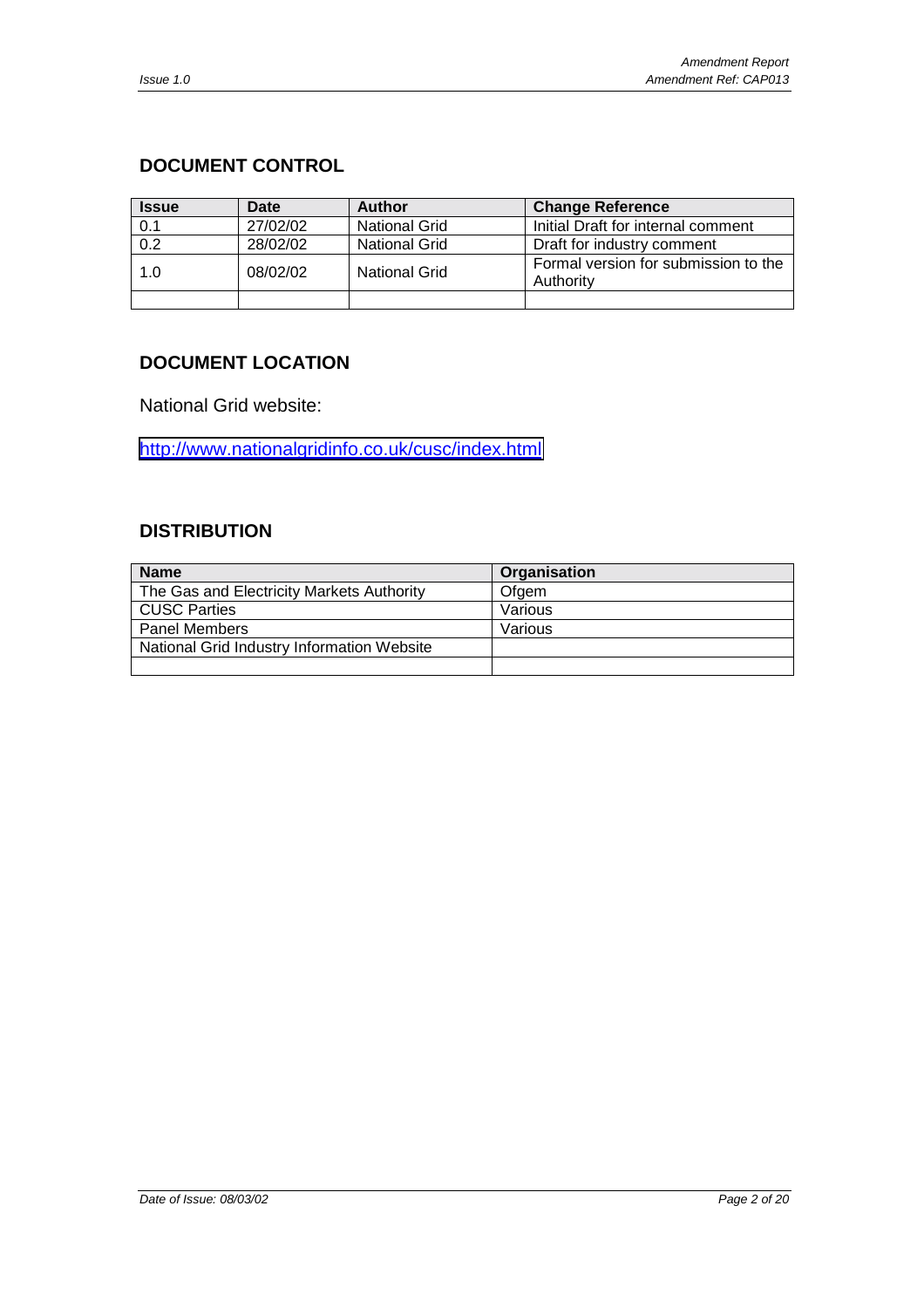## **CONTENTS TABLE**

| 1.0  |                                                  |  |
|------|--------------------------------------------------|--|
| 2.0  |                                                  |  |
| 3.0  |                                                  |  |
| 4.0  | ASSESSMENT AGAINST APPLICABLE CUSC OBJECTIVES  6 |  |
| 5.0  |                                                  |  |
| 6.0  |                                                  |  |
| 7.0  |                                                  |  |
| 8.0  |                                                  |  |
| 9.0  |                                                  |  |
| 10.0 |                                                  |  |
|      |                                                  |  |
|      |                                                  |  |
|      | ANNEX 3 - COPIES OF REPRESENTATIONS RECEIVED 14  |  |
|      |                                                  |  |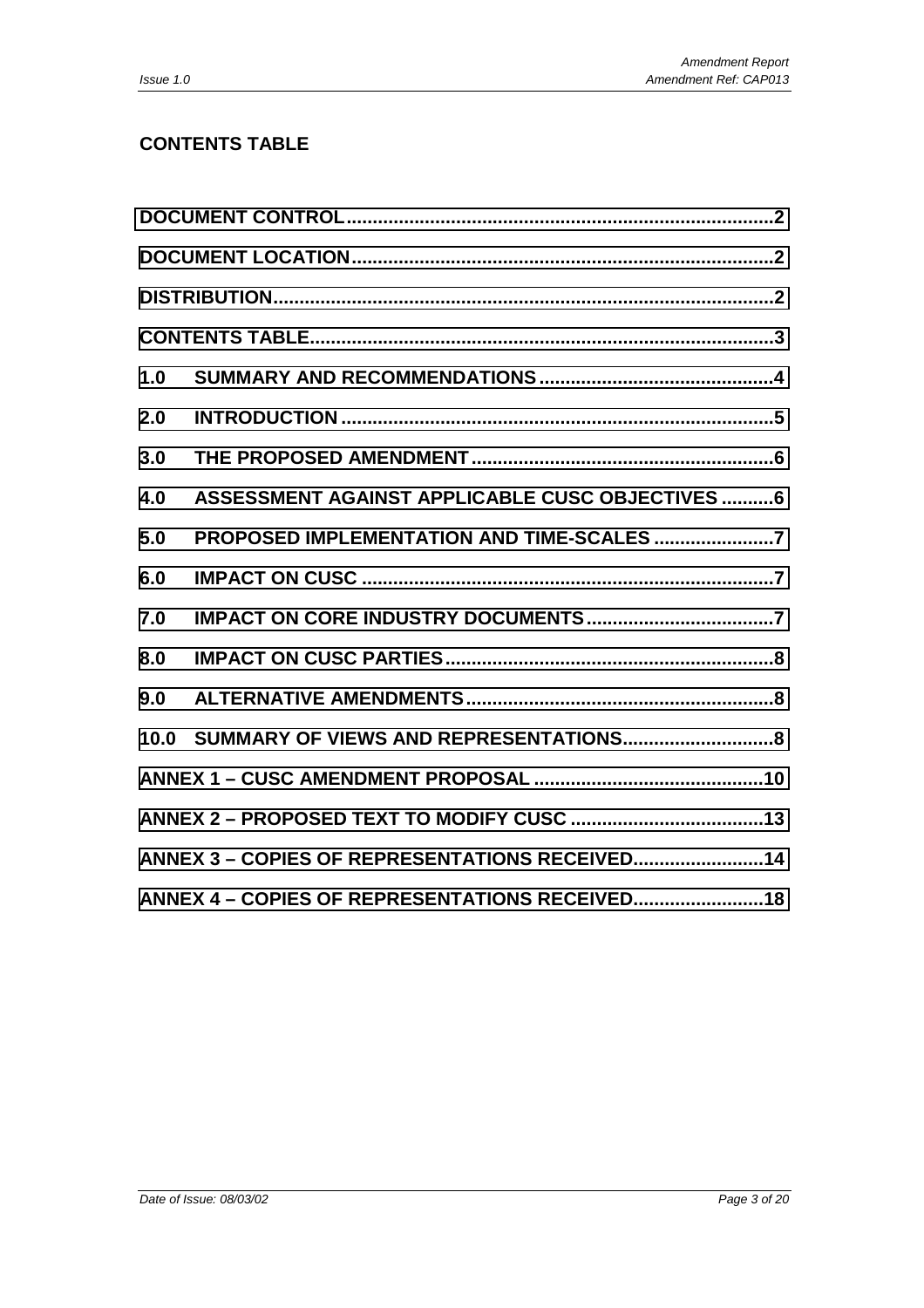## <span id="page-3-0"></span>**1.0 SUMMARY AND RECOMMENDATIONS**

## **Summary**

- 1.1 Prior to the introduction of the Investment Cost Related Pricing (ICRP) charging methodology in 1993/94, Use of Transmission System charges were split into two components; a System Service Charge and an Infrastructure charge.
- 1.2 For Users with generating plant, the infrastructure component included, inter alia, a charge based on the kWh output of the generator. This charge was termed the Infrastructure Energy Charge. National Grid invoiced such charges on a monthly basis in accordance with Sub Clause 14.1(ii) of the MCUSA.
- 1.3 Following the introduction of the ICRP methodology in 1993/94, the charging rules contained in Sub Clause 14.1(ii) could have been amended to reflect the fact that Infrastructure Energy Charges were no longer invoiced. However, due to the general complexity associated with the MCUSA modification process, the rules concerning the invoicing of the Charges were not amended. Furthermore, the change was not picked up during the establishment of the CUSC given that the remit was to codify the provisions of the MCUSA and Supplemental Agreements meaning the existing wording was carried over.
- 1.4 National Grid submitted CUSC Amendment Proposal CAP013 to the Amendments Panel for consideration at their 11 January 2002 meeting. CAP013 proposes the removal of the redundant paragraph relating to the invoicing of Infrastructure Energy Charges 6.6.1(b). At the meeting, the Panel determined that CAP013 should proceed to wider consultation by National Grid (in accordance with 8.17.12(b)).
- 1.5 As a result of the above, National Grid circulated a Consultation Document to CUSC Parties and Panel Members (and other interested Parties) on 25 January 2002. Comments were requested by no later than close of business, 22 February 2002. Following the consultation, and in accordance with 8.20.3, a draft of this Amendment Report was circulated for comment on the 28 February 2002. Comments were requested by close of business, 7 March 2002.
- 1.6 This Amendment Report (Issue 1.0) was submitted to the Authority on 8 March 2002. The purpose of this document is to assist the Authority in their decision of whether to implement Amendment Proposal CAP013.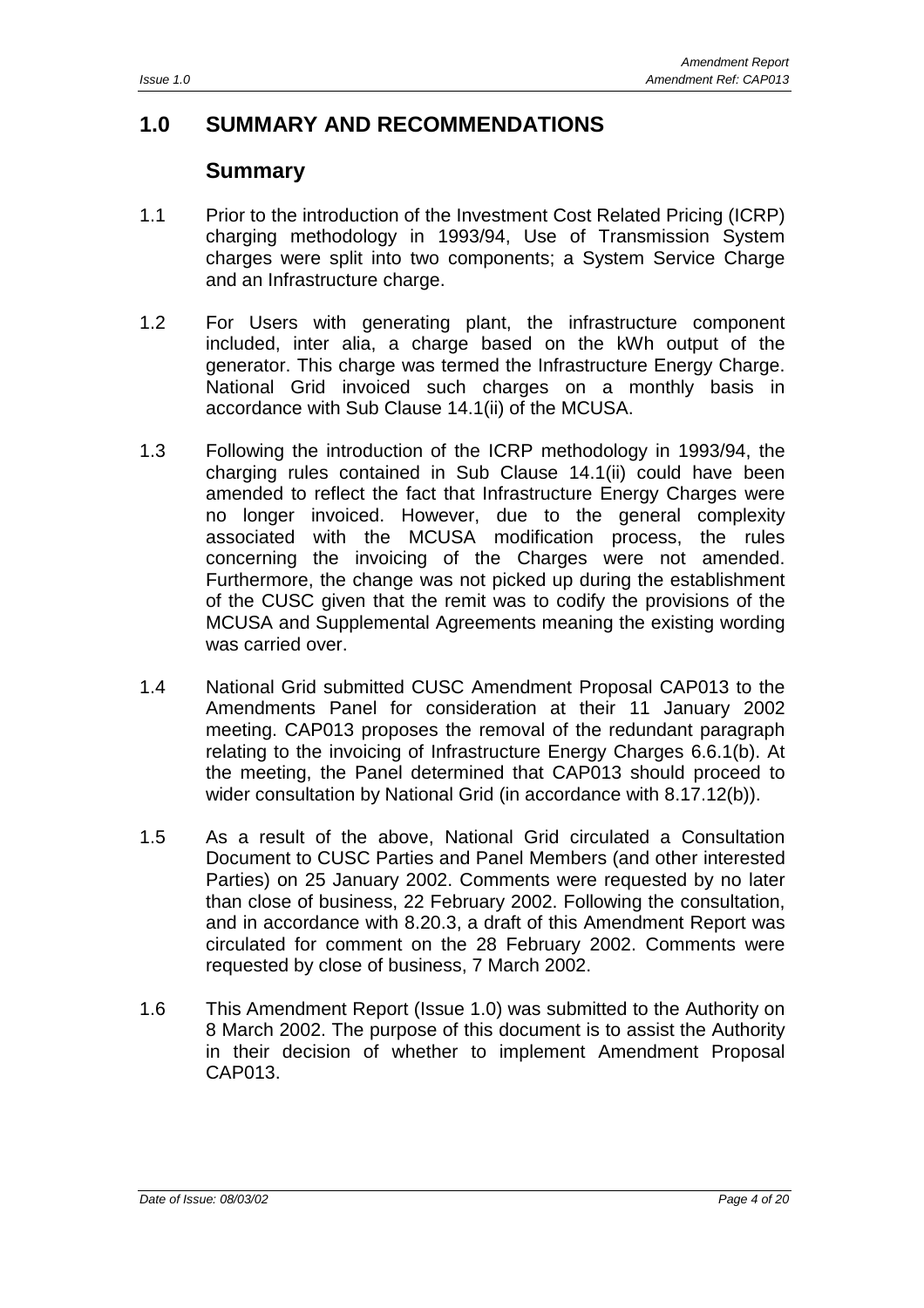## <span id="page-4-0"></span>**Recommendations**

#### National Grid Recommendation

- 1.7 National Grid recommends that Amendment Proposal CAP013 is implemented to the time-scales proposed on the basis that it better facilitates achievement of the Applicable CUSC Objectives as set out in paragraph 1 of Condition C7F to National Grid's Transmission Licence.
- 1.8 This is on the grounds that removal of redundant paragraphs improves the clarity of the CUSC documentation thereby enabling National Grid to more easily and efficiently discharge its obligations under the Act and the Transmission Licence and to facilitate effective competition in the generation and supply of electricity, and (so far as consistent therewith) facilitating such competition in the sale, distribution and purchase of electricity.

#### Amendments Panel View

1.9 The CUSC Amendments Panel members agreed with National Grid's views outlined above.

## **2.0 INTRODUCTION**

- 2.1 This Amendment Report has been issued by National Grid under the rules and procedures specified in the Connection and Use of System Code (CUSC) as designated by the Secretary of State. It addresses an issue that relates to the removal of a redundant paragraph, Paragraph 6.6.1(b) from the CUSC.
- 2.2 Further to the submission of Amendment Proposal CAP013 (see Annex 1), the endorsement of the proposed changes by the Amendments Panel and the subsequent wider industry consultation that was undertaken by National Grid, this document is addressed and furnished to the Gas and Electricity Markets Authority ('the Authority') in order to assist them in their decision whether to implement Amendment Proposal CAP013. Such an amendment will result in changes to Section 6 of the CUSC (as detailed in Annex 2).
- 2.3 This document outlines the nature of the CUSC changes that are proposed for implementation with effect from 1 April 2002. It incorporates National Grid's and the Amendments Panel's recommendations to the Authority concerning the Amendment. Copies of all representations received in response to the consultation have been included. Furthermore, a 'summary' of the representations received is also provided.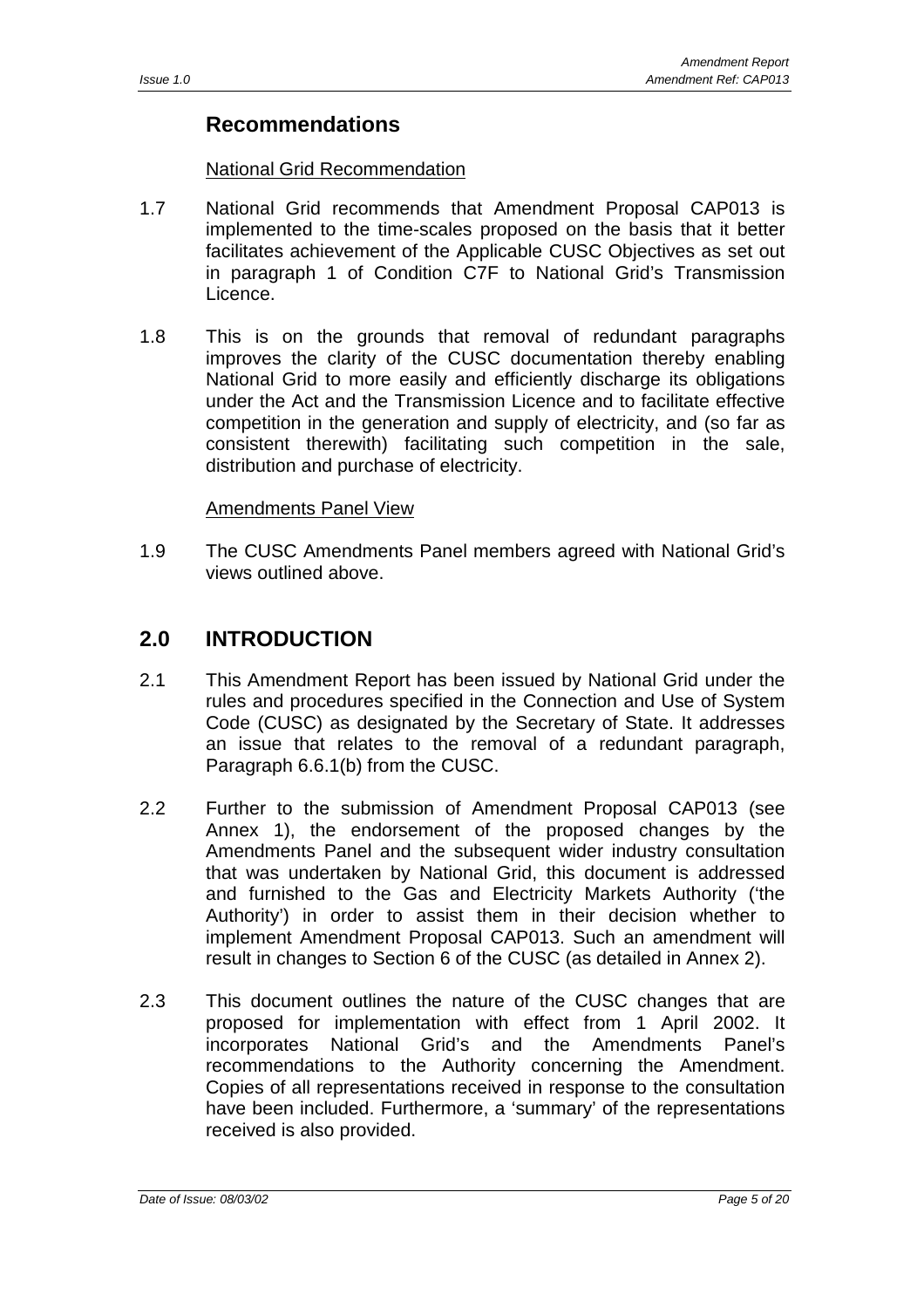<span id="page-5-0"></span>2.4 This Amendment Report has been prepared in accordance with the terms of the CUSC. An electronic copy can be found on the National Grid website, at [http://www.nationalgridinfo.co.uk/cusc.](http://www.nationalgridinfo.co.uk/cusc)

## **3.0 THE PROPOSED AMENDMENT**

- 3.1 CUSC Amendment Proposal CAP013 (see Annex 1) as submitted by National Grid proposes the removal of paragraph 6.6.1(b) from the CUSC. This is on the grounds that the paragraph is no longer applicable.
- 3.2 The paragraph was codified into the CUSC from Sub Clause 14.1(ii) of the MCUSA and relates to the manner in which National Grid previously invoiced generators for energy related recurrent monthly charges. Such charges formed part of the infrastructure charge that was payable by Users prior to the introduction of the Investment Cost Related Pricing (ICRP) methodology in 1993/94. Although both Transmission Network Use of System (TNUoS) charges and Balancing Services Use of System (BSUoS) charges are energy related charges, they are not, and never have been invoiced under 6.6.1(b) of the CUSC (or under Sub Clause 14.1 (ii) of the MCUSA).
- 3.3 The Sub-Clause was not removed from the MCUSA on introduction of the ICRP methodology mainly due to the complexity associated with the MCUSA modification process. Furthermore, the change was not picked up during the establishment of the CUSC given that the remit was to codify the provisions of the MCUSA and Supplemental Agreements meaning the existing wording was carried over.
- 3.4 National Grid invoices Users for Connection Charges and TNUoS Charges pursuant to Paragraph 6.6.1(a) and BSUoS Charges pursuant to Paragraph 3.14.2 of the CUSC.

## **4.0 ASSESSMENT AGAINST APPLICABLE CUSC OBJECTIVES**

- 4.1 The applicable CUSC Objectives are set out in paragraph 1 of Condition C7F of the Transmission Licence. CUSC amendments should better facilitate achievement of the Applicable CUSC Objectives. These can be summarised as follows:
	- (a) the efficient discharge by NGC of the obligations imposed on it by the Act and the Transmission Licence; and
	- (b) facilitating effective competition in the generation and supply of electricity, and (so far as consistent therewith) facilitating such competition in the sale, distribution and purchase of electricity.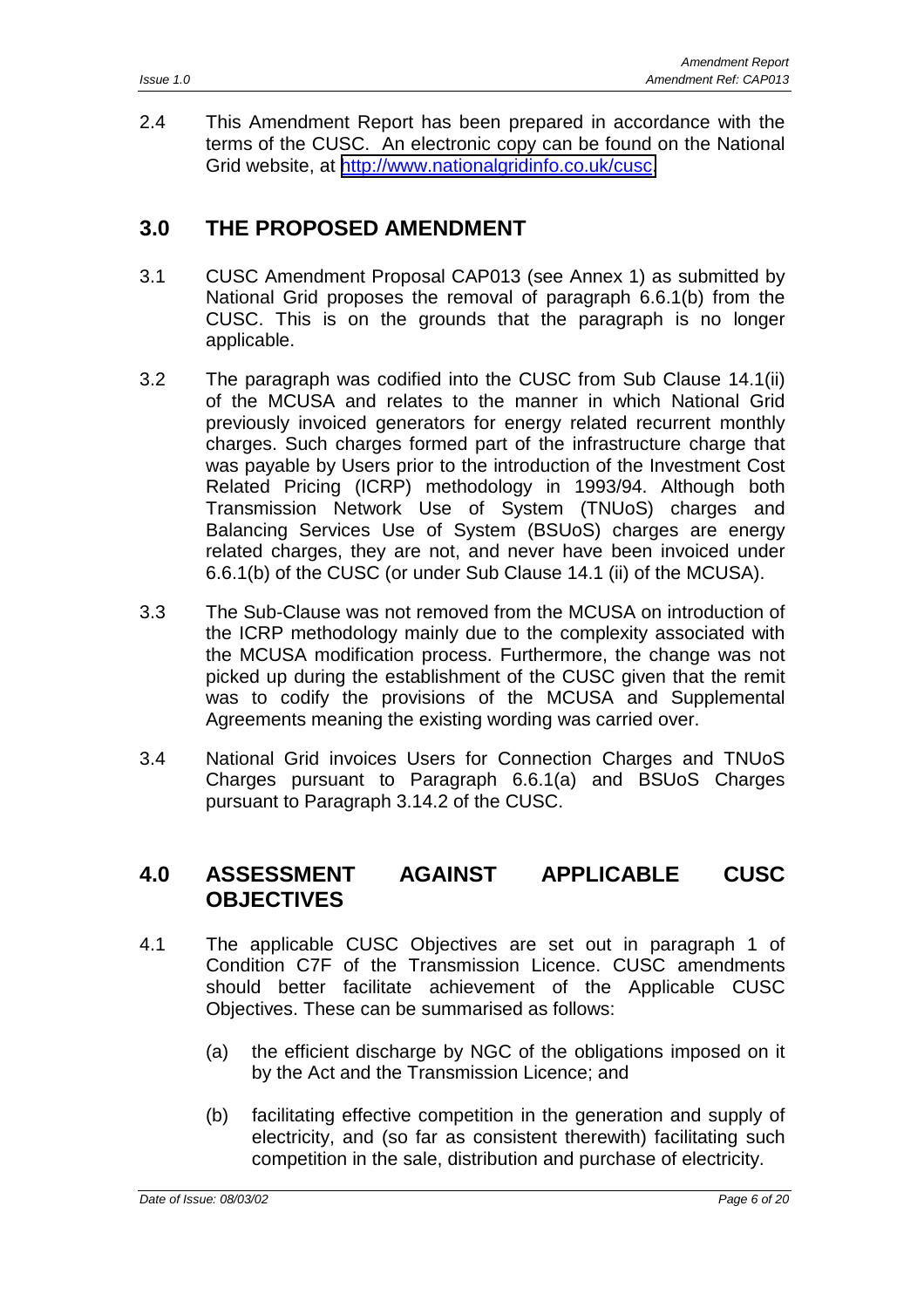- <span id="page-6-0"></span>4.2 National Grid recommends that Amendment Proposal CAP013 is implemented to the time-scales proposed on the basis that it better facilitates achievement of the Applicable CUSC Objectives as set out in paragraph 1 of Condition C7F to National Grid's Transmission Licence.
- 4.3 This is on the grounds that removal of redundant paragraphs improves the clarity of the CUSC documentation thereby enabling National Grid to more easily and efficiently discharge its obligations under the Act and the Transmission Licence and to facilitate effective competition in the generation and supply of electricity, and (so far as consistent therewith) facilitating such competition in the sale, distribution and purchase of electricity.

## **5.0 PROPOSED IMPLEMENTATION AND TIME-SCALES**

5.1 It is recommended that Amendment Proposal CAP013 as detailed in this Amendment Report be implemented with effect from 5 days after the Authority's decision or 1 April 2002 (whichever is the later date).

## **6.0 IMPACT ON CUSC**

6.1 The proposed Amendment Proposal will require the modification of Paragraph 6.6 of the CUSC (Payment). The relevant legal drafting is contained in Annex 2 of this Amendment Report.

## **7.0 IMPACT ON CORE INDUSTRY DOCUMENTS**

7.1 It is envisaged that Amendment Proposal CAP013 will have no impact on any core industry documents.

#### **Changes required & Timescales to be followed to give effect to the Proposed Amendment**

7.2 As it is envisaged that Amendment Proposal CAP013 will have no impact on any core industry documents no changes are required.

#### **Changes or Developments Required to Central Computer Systems & Timescales Involved**

7.3 It is envisaged that Amendment Proposal CAP013 will have no impact on Central Computer Systems established under core industry documentation.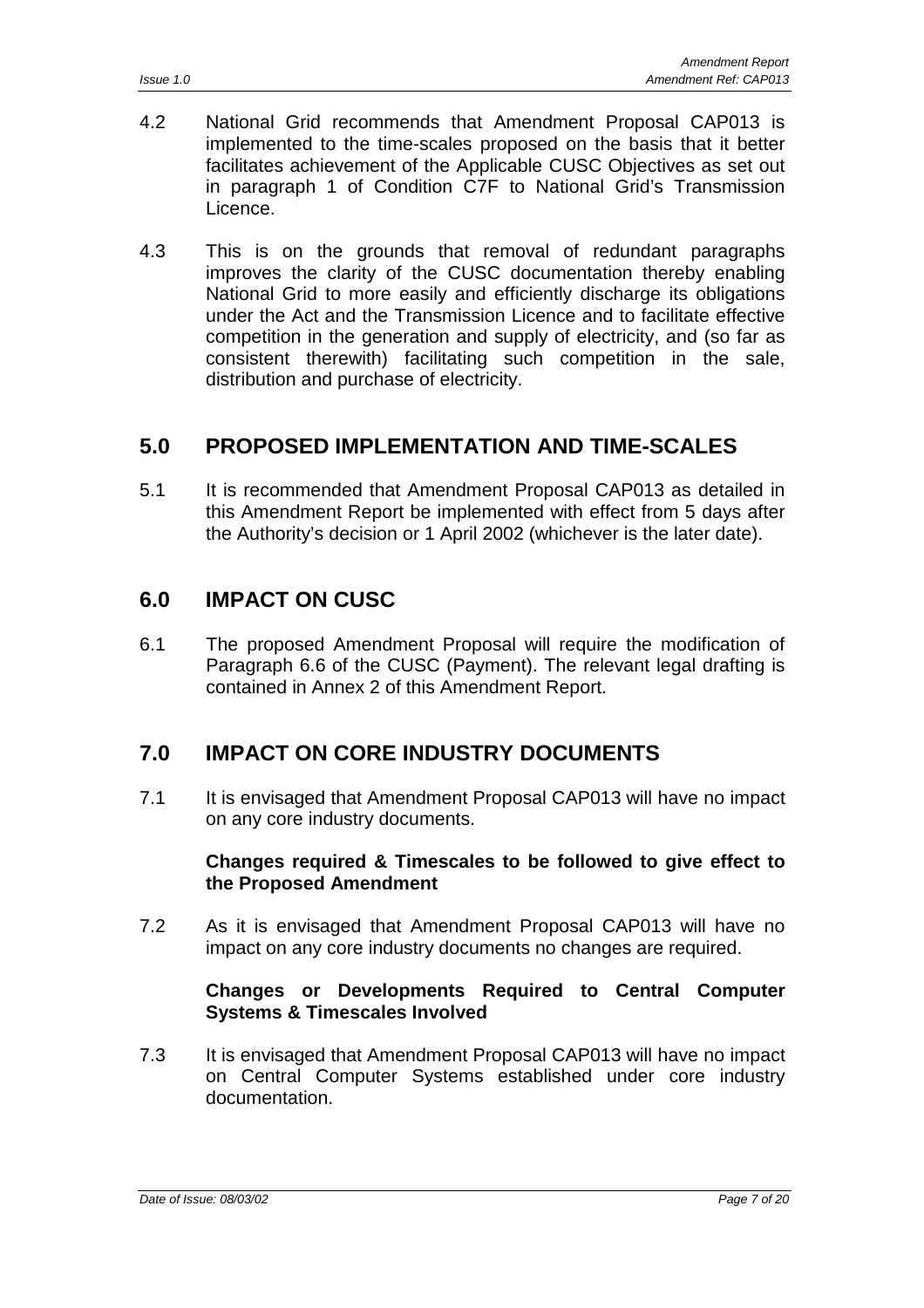### **Estimation of Costs**

<span id="page-7-0"></span>7.4 Not Applicable.

## **8.0 IMPACT ON CUSC PARTIES**

8.1 It is envisaged that Amendment Proposal CAP013 will have no impact on any CUSC Parties.

## **9.0 ALTERNATIVE AMENDMENTS**

#### **Description of Alternative Amendment**

9.1 No alternative Amendments have been offered or considered as part of this Amendment Proposal.

#### **Assessment against Applicable CUSC Objectives**

9.2 Not applicable as no alternative Amendments have been offered or considered.

## **10.0 SUMMARY OF VIEWS AND REPRESENTATIONS**

#### **Amendments Panel Members**

10.1 CUSC Amendments Panel members agreed with and supported the implementation of CUSC Amendment Proposal CAP013. This was on the grounds that the removal of redundant paragraphs improves the clarity of the CUSC documentation thereby enabling National Grid to more easily and efficiently discharge its obligations under the Act and the Transmission Licence and to facilitate effective competition in the generation and supply of electricity, and (so far as consistent therewith) facilitating such competition in the sale, distribution and purchase of electricity.

#### **Core Industry Document Owners**

10.2 No views have been received from Core Industry Document Owners.

#### **Respondents**

10.3 National Grid received a total of 3 responses to the consultation on CUSC Amendment CAP013, all of which were supportive of the proposal.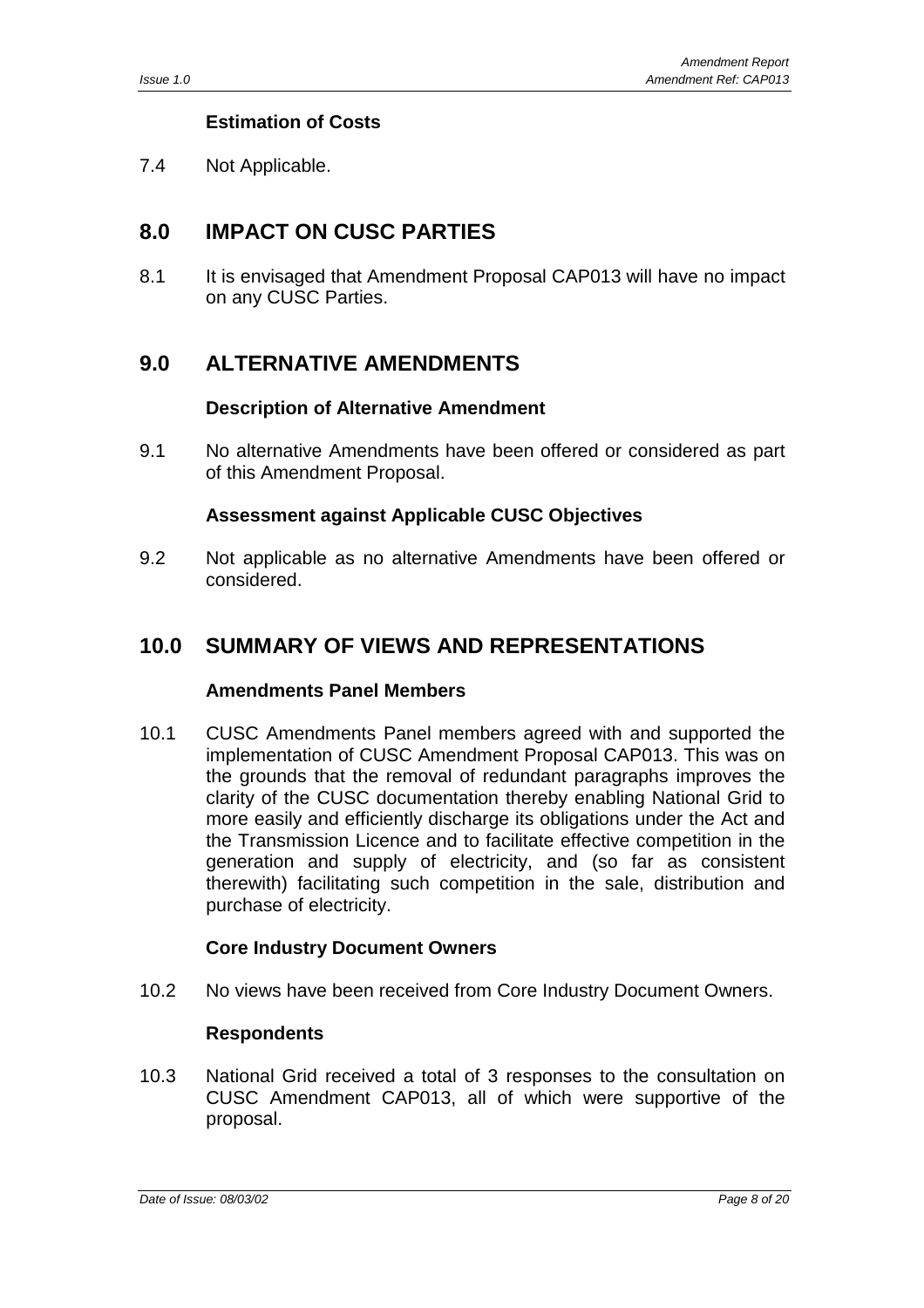#### 10.4 The following table provides an overview of the representations received. Copies of the representations are attached as Annex 3.

| Reference    | <b>Company Name</b>                                                                               | <b>Supportive</b> | <b>Summary of Comments</b>                                                                                                                                                                                                                                                                                                                                                                                                    |
|--------------|---------------------------------------------------------------------------------------------------|-------------------|-------------------------------------------------------------------------------------------------------------------------------------------------------------------------------------------------------------------------------------------------------------------------------------------------------------------------------------------------------------------------------------------------------------------------------|
| CAP013-CR-01 | All TXU Companies                                                                                 | Yes               | Supportive of the proposal as drafted.                                                                                                                                                                                                                                                                                                                                                                                        |
| CAP013-CR-02 | British Gas Trading<br>Ltd, Accord Energy,<br>Centrica Kings Lynn<br>and Centrica<br>Peterborough | Yes               | Supportive of the proposal as drafted.<br>Seeks clarity on the process National Grid<br>intends to adopt for managing CUSC<br>documentation in respect of further house-<br>keeping changes, in particular when these<br>are determined to be of an inconsequential<br>nature. Suggests it should be via some<br>periodic aggregation to limit the<br>administrative impact on National Grid,<br>Ofgem and all other Parties. |
| CAP013-CR-03 | <b>Scottish Power</b>                                                                             | Yes               | Suggests it would assist CUSC Parties<br>when reviewing changes of this nature, if<br>National Grid were to always present the<br>necessary amendments required in tabular<br>format.<br>Supportive of the proposal as drafted.                                                                                                                                                                                               |
|              | Energy Retail<br>Limited and Scottish<br><b>Power Generation</b><br>Limited                       |                   |                                                                                                                                                                                                                                                                                                                                                                                                                               |

#### **National Grid's Views**

- 10.6 National Grid's recommendation regarding this Amendment Proposal is outlined in paragraphs 4.2 and 4.3 above. National Grid has reviewed responses to the consultation on CAP013 and is satisfied that this proposal should be implemented as agreed by the Amendments Panel.
- 10.7 With regards National Grid's intentions for managing CUSC documentation in respect of further general "housekeeping" changes and amendments (as raised in response CAP013-CR-02), National Grid is currently compiling a list of what are deemed to be 'tidying up' issues such as typographical errors that will be presented as a single Amendment Proposal in the near future. However, whilst some amendments (such as those proposed in CAP013) do only seem to be of an inconsequential nature, they can sometimes raise associated issues which may render them slightly more than "house-keeping" in nature. In view of this, there may be a further need for changes such as those raised in CAP013 to be presented as 'stand-alone' Amendment Proposals.
- 10.8 Finally, with regards the suggestion to present changes such as those raised in CAP013 in tabular format (as raised in response CAP013- CR-02), we welcome such formatting suggestions and will consider these (and other suggestions) in any future documentation that we produce.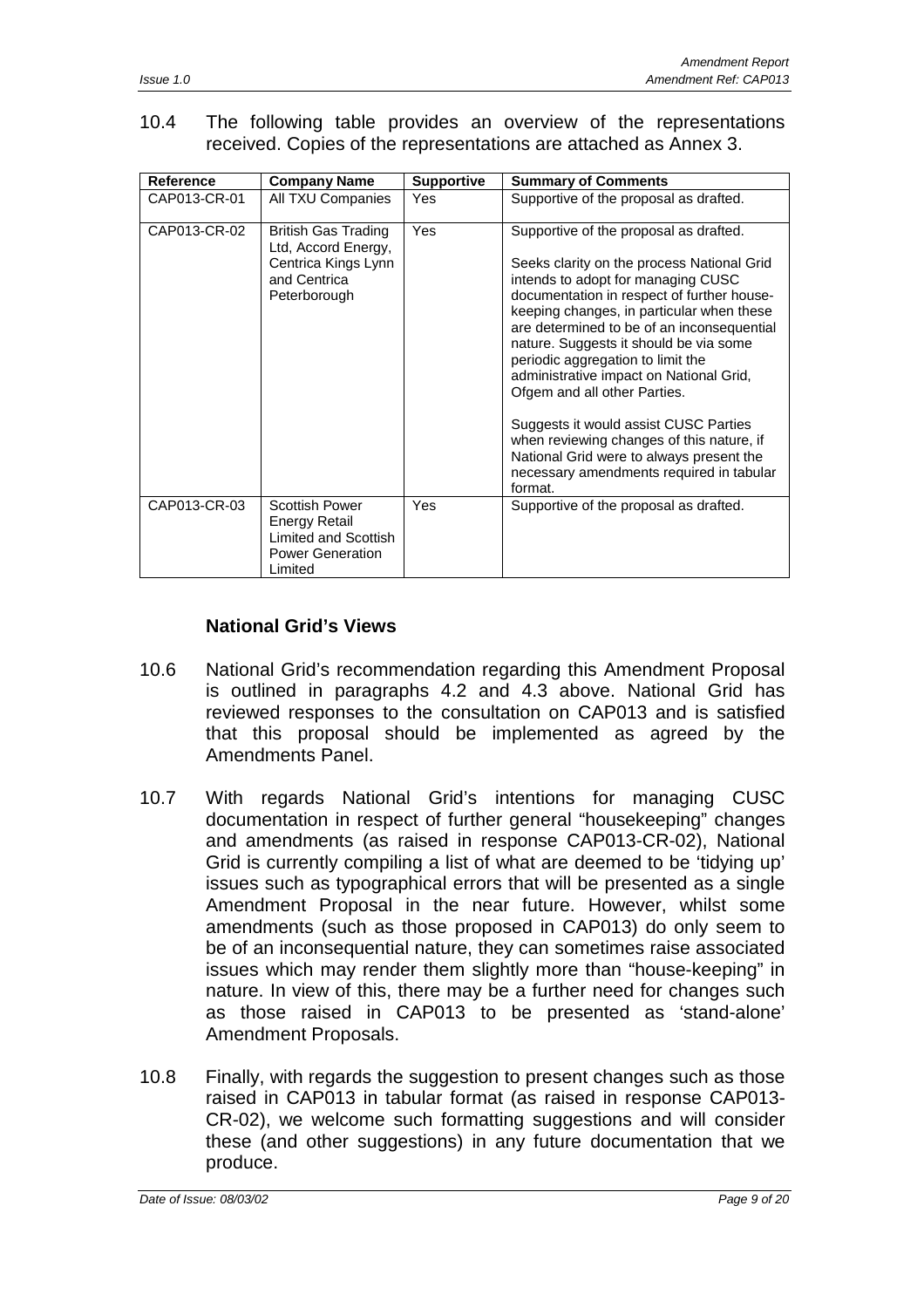## <span id="page-9-0"></span>**Annex 1 – CUSC Amendment Proposal**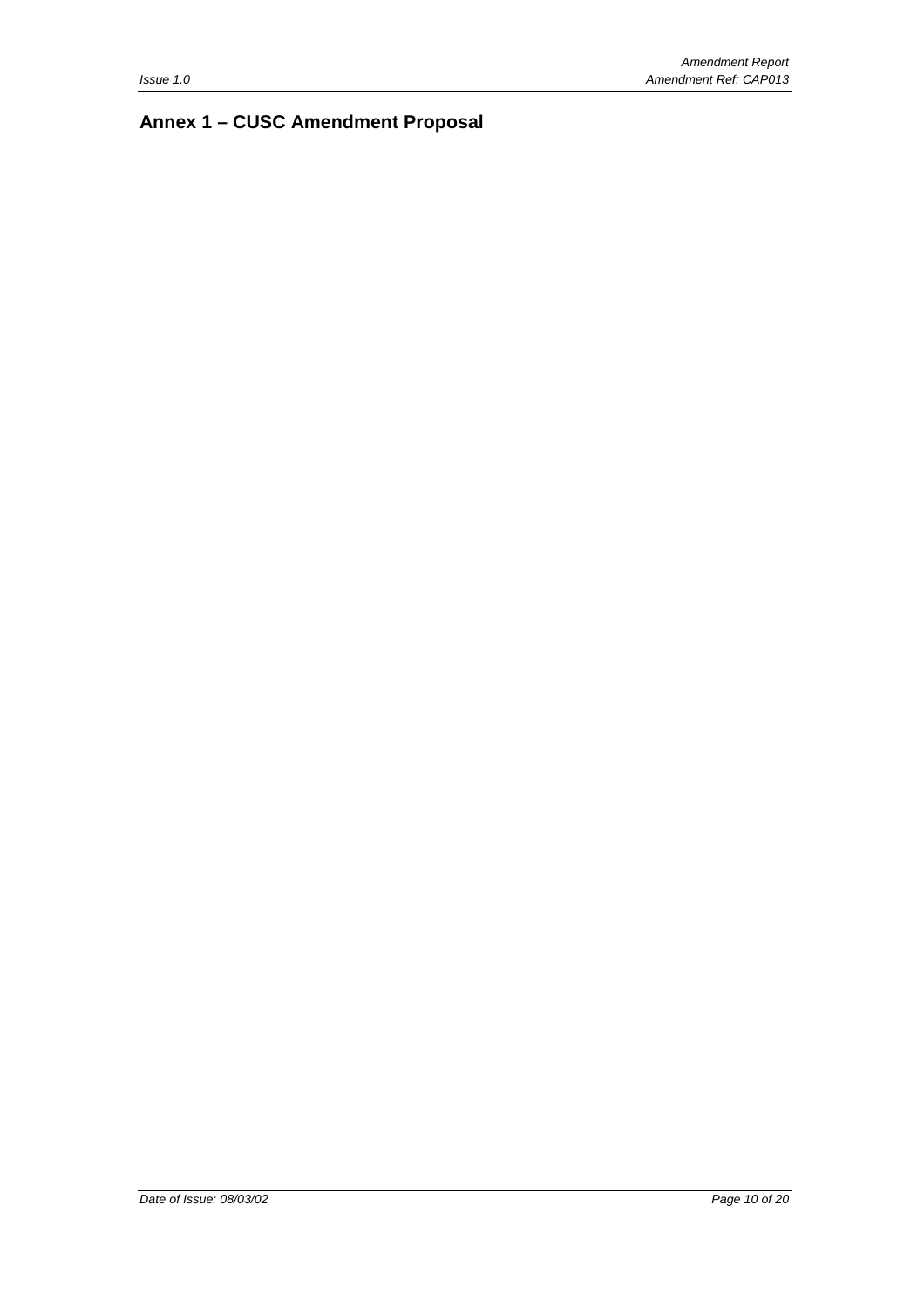## **CUSC Amendment Proposal Form CAP013**

#### **Title of Amendment Proposal:**

Removal of Redundant Paragraph [6.6.1(b) - Energy related recurrent charges]

**Description of the Proposed Amendment** *(mandatory by proposer)*:

This Amendment proposes the removal of a redundant paragraph [6.6.1(b)] from the CUSC. The clause was codified into the CUSC from Section 14 of the MCUSA and relates to the manner in which National Grid previously invoiced generators for Energy related recurrent monthly charges (an element of the Infrastructure charge). This type of charge has not been payable since 1992/93 (the charges relate to the pre ICRP methodology) so the paragraph is no longer appropriate.

**Description of Issue or Defect that Proposed Amendment seeks to Address** *(mandatory by proposer)*:

Paragraph 6.6.1(b) of the CUSC is redundant as National Grid invoices Users for Connection Charges and Transmission Network Use of System (TNUoS) Charges pursuant to Section 6.6.1(a) and Balancing Services Use of System (BSUoS) Charges pursuant to Section 3.14.2.

**Impact on the CUSC** *(this should be given where possible)*:

Removal of Paragraph 6.6.1(b) and re-numbering of Paragraph 6.6.1(c) to 6.6.1(b).

**Impact on Core Industry Documentation** *(this should be given where possible)*:

None.

**Impact on Computer Systems and Processes used by CUSC Parties** *(this should be given where possible)*:

None.

**Details of any Related Modifications to Other Industry Codes** *(where known)*:

None.

**Justification for Proposed Amendment with Reference to Applicable CUSC Objectives** *(mandatory by proposer)*:

Removal of redundant paragraphs from the CUSC as put forward in this Amendment Proposal improves the clarity of the CUSC documentation thereby enabling National Grid to more easily and efficiently discharge its obligations under the Act and the Transmission Licence and fulfil its obligations to facilitate competition in the generation and supply of electricity.

*Date of Issue: 08/03/02 Page 11 of 20*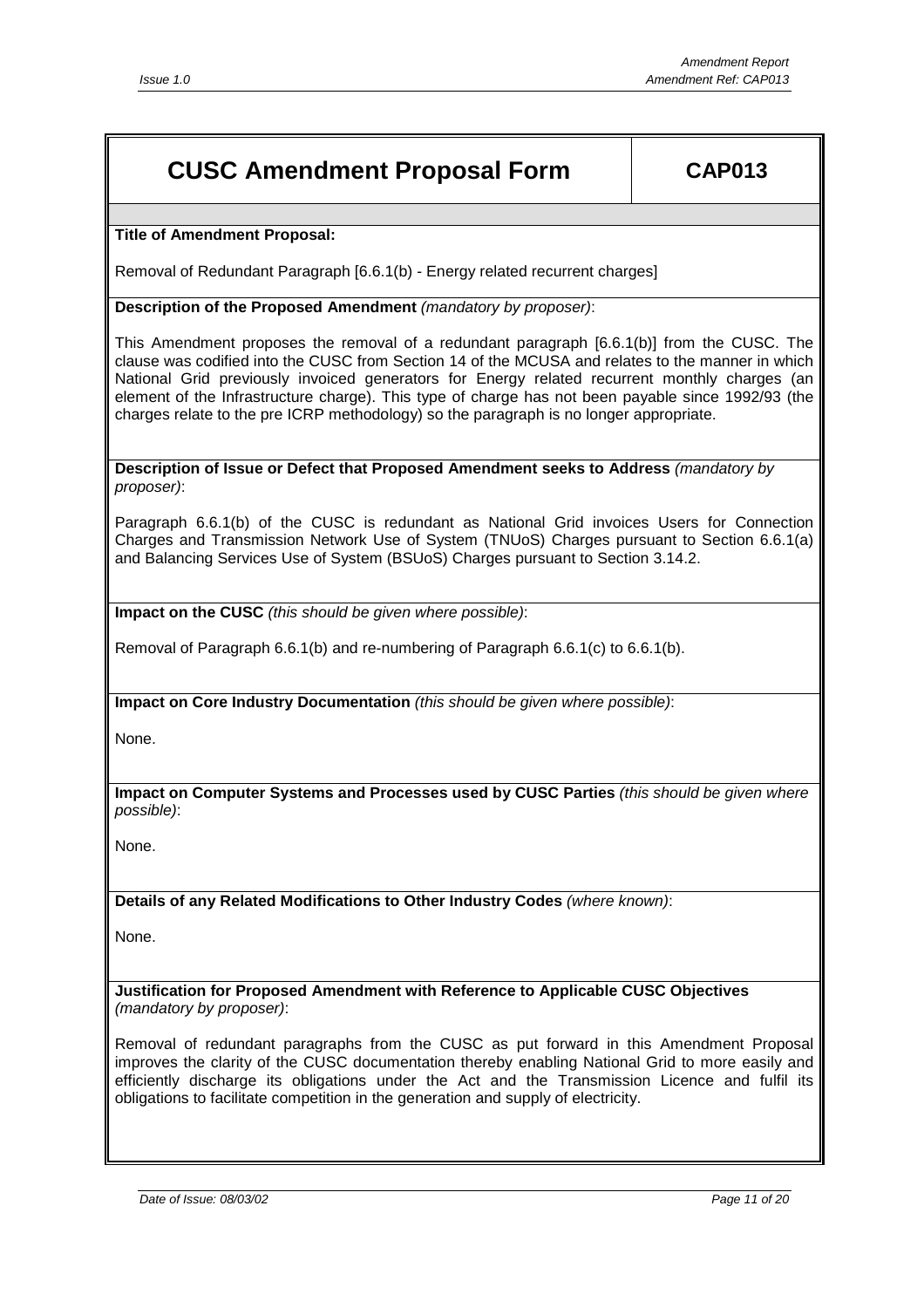| <b>Details of Proposer:</b><br>Organisation's Name:                                                              | <b>National Grid</b>                                                                 |
|------------------------------------------------------------------------------------------------------------------|--------------------------------------------------------------------------------------|
| <b>Capacity in which the Amendment is</b><br>being proposed:<br>(i.e. CUSC Party, BSC Party or<br>"energywatch") | <b>CUSC Party</b>                                                                    |
| <b>Details of Proposer's Representative:</b>                                                                     |                                                                                      |
| Name:<br>Organisation:<br>Telephone Number:<br>Email Address:<br><b>Details of Representative's Alternate:</b>   | Andy Balkwill<br><b>National Grid</b><br>024 7642 3198<br>andy.balkwill@uk.ngrid.com |
| Name:                                                                                                            | Mike Metcalfe                                                                        |
| Organisation:<br>Telephone Number:                                                                               | <b>National Grid</b><br>024 7642 3235                                                |
| Email Address:                                                                                                   | michael.metcalfe@uk.ngrid.com                                                        |
| Attachments (Yes/No): No                                                                                         |                                                                                      |
| If Yes, Title and No. of pages of each Attachment:                                                               |                                                                                      |

#### **Notes:**

Those wishing to propose an Amendment to the CUSC should do so by filling in this "Amendment Proposal Form" that is based on the provisions contained in Section 8.15 of the CUSC. The form seeks to ascertain details about the Amendment Proposal so that the Amendments Panel can determine more clearly whether the proposal should be considered by a Working Group or go straight to wider National Grid Consultation.

The Panel Secretary will check that the form has been completed, in accordance with the requirements of the CUSC, prior to submitting it to the Panel. If the Panel Secretary accepts the Amendment Proposal form as complete, then he will write back to the Proposer informing him of the reference number for the Amendment Proposal and the date on which the Proposal will be considered by the Panel. If, in the opinion of the Panel Secretary, the form fails to provide the information required in the CUSC, then he may reject the Proposal. The Panel Secretary will inform the Proposer of the rejection and report the matter to the Panel at their next meeting. The Panel can reverse the Panel Secretary's decision and if this happens the Panel Secretary will inform the Proposer.

The completed form should be returned to:

Mark Cox Panel Secretary Commercial Development National Grid Company plc National Grid House Kirby Corner Road Coventry, CV4 8JY

Or via e-mail to: [CUSC.Team@uk.ngrid.com](mailto:CUSC.Team@uk.ngrid.com)

(Participants submitting this form by email will need to send a statement to the effect that the proposer acknowledges that on acceptance of the proposal for consideration by the Amendments Panel, a proposer which is not a CUSC Party shall grant a licence in accordance with Paragraph 8.15.7 of the CUSC. A Proposer that is a CUSC Party shall be deemed to have granted this Licence).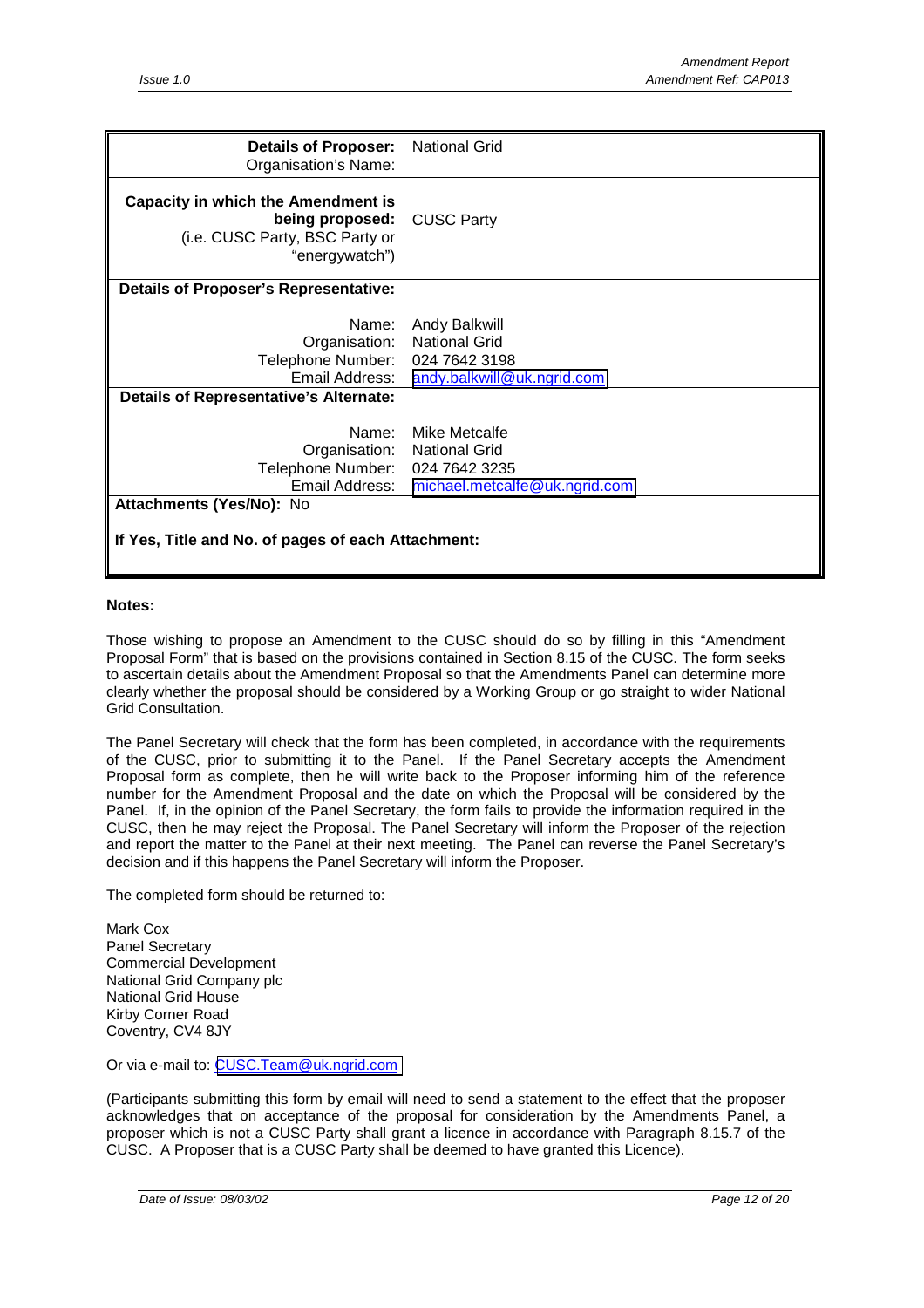### <span id="page-12-0"></span>**Annex 2 – Proposed Text to Modify CUSC**

#### **6.6 PAYMENT**

- 6.6.1 **NGC** will invoice **Users** for **Connection Charges** and/or **Use of System Charges** due under the **CUSC** and/or each **Bilateral Agreement** and/or as notified to the User where there is no **Bilateral Agreement**, in accordance with the **CUSC** and/or the **Charging Statements** in the following manner:
	- (a) in the case of recurrent monthly charges other than the **Energy** related charges identified in the relevant **Charging Statements NGC** shall despatch an invoice on or before the 15th day of the month for the charges due in relation to that month;
	- (b) in the case of the **Energy** related recurrent monthly charges identified in the relevant **Charging Statements NGC** shall despatch an invoice on or before the 1st day of a month covering the charges due in relation to the period expiring on the 15th day of the preceding month and commencing on the 16th day of the month before that;
	- (c)(b) unless otherwise specified in the **CUSC** where charges are payable other than monthly **NGC** shall despatch an invoice not less than 30 days prior to the due date for payment.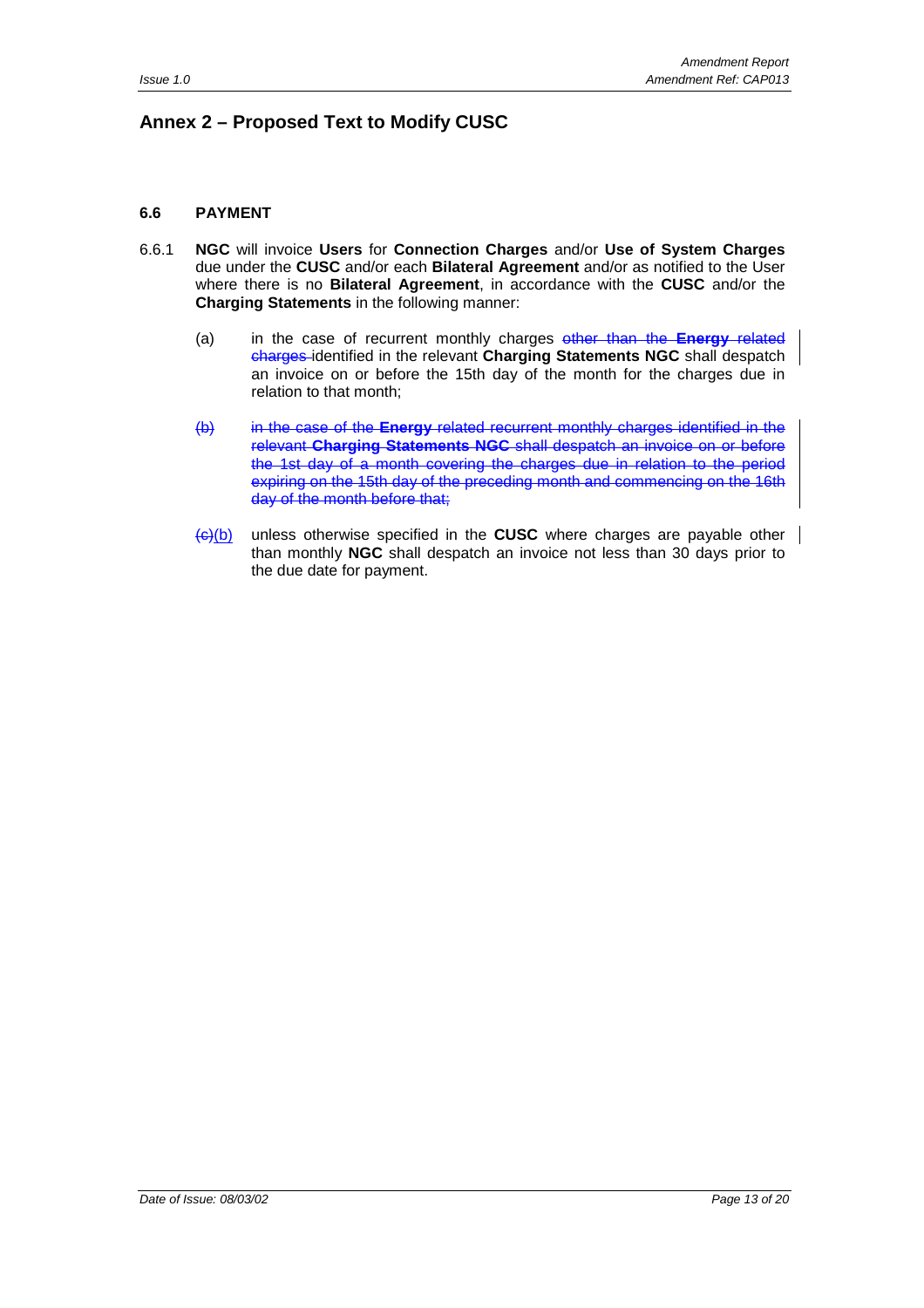#### <span id="page-13-0"></span>**Annex 3 – Copies of Representations Received**

This Annex includes copies of any representations received following circulation of the consultation document (circulated on  $25<sup>th</sup>$  January 2002 requesting comments by close of business  $22<sup>nd</sup>$  February 2002).

Representations were received from the following parties:

| No. | Company                                                                                   | <b>File Number</b> |
|-----|-------------------------------------------------------------------------------------------|--------------------|
|     | All TXU Companies which are CUSC Signatories                                              | CAP013-CR-01       |
| 2   | British Gas Trading Ltd, Accord Energy, Centrica King's Lynn<br>and Centrica Peterborough | CAP013-CR-02       |
| 3   | Scottish Power Energy Retail Limited and Scottish Power<br>Generation Limited.            | CAP013-CR-03       |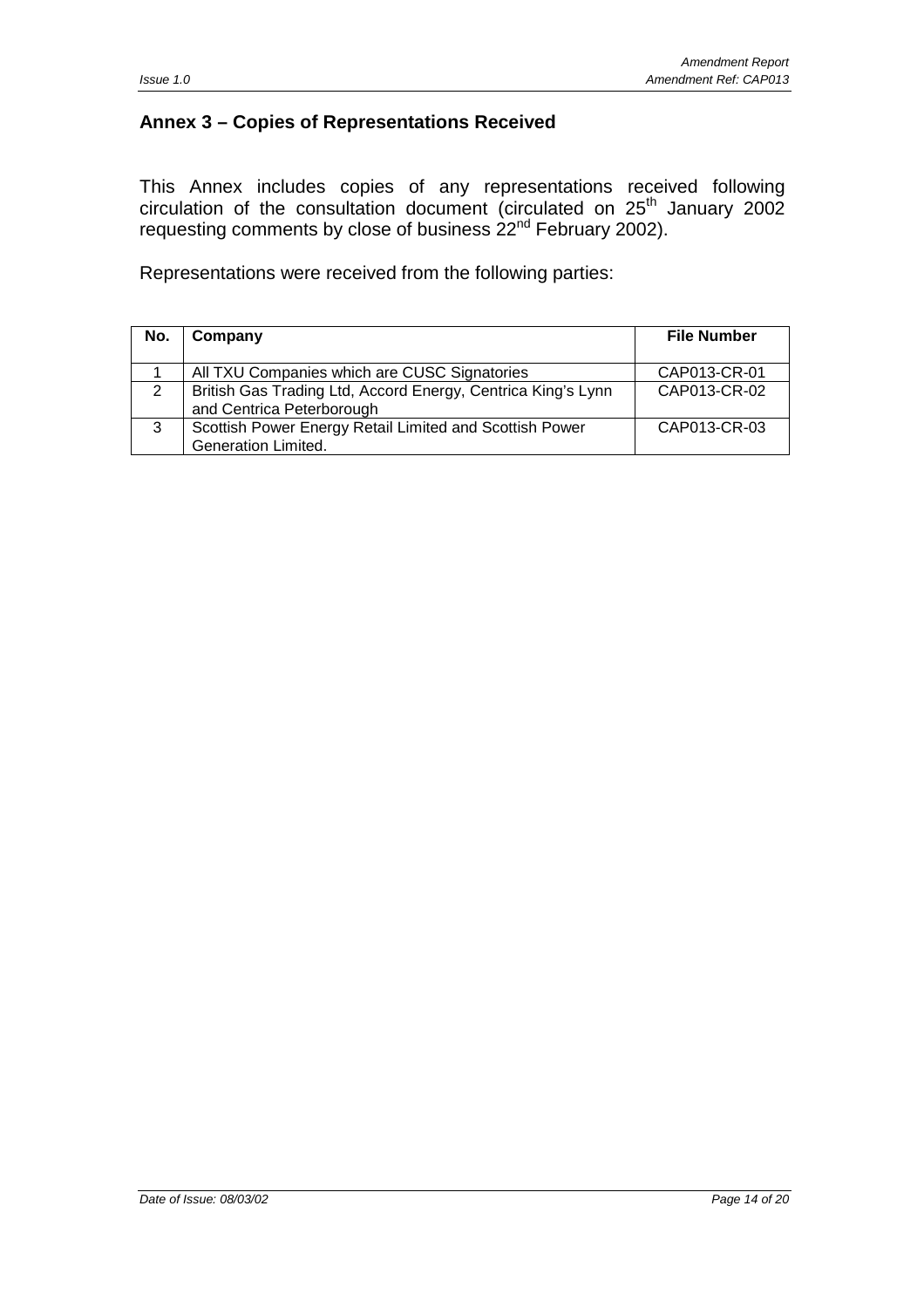| Reference | <b>CAP013-CR-01</b>      |
|-----------|--------------------------|
| Company   | <b>All TXU Companies</b> |

TXU Europe Energy Trading Ltd Wherstead Park Wherstead Ipswich **Suffolk** IP9 2AQ 29<sup>th</sup> January 2002

David Friend Commercial Development National Grid Company plc National Grid House Kirby Corner Road **Coventry** CV4 8JY

Dear David

#### **CAP 013 – Consultation Response**

In response to the above Consultation I confirm, on behalf of all TXU Companies which are CUSC signatories, that we support the proposed Modification.

Yours sincerely

Philip Russell Market Development Manager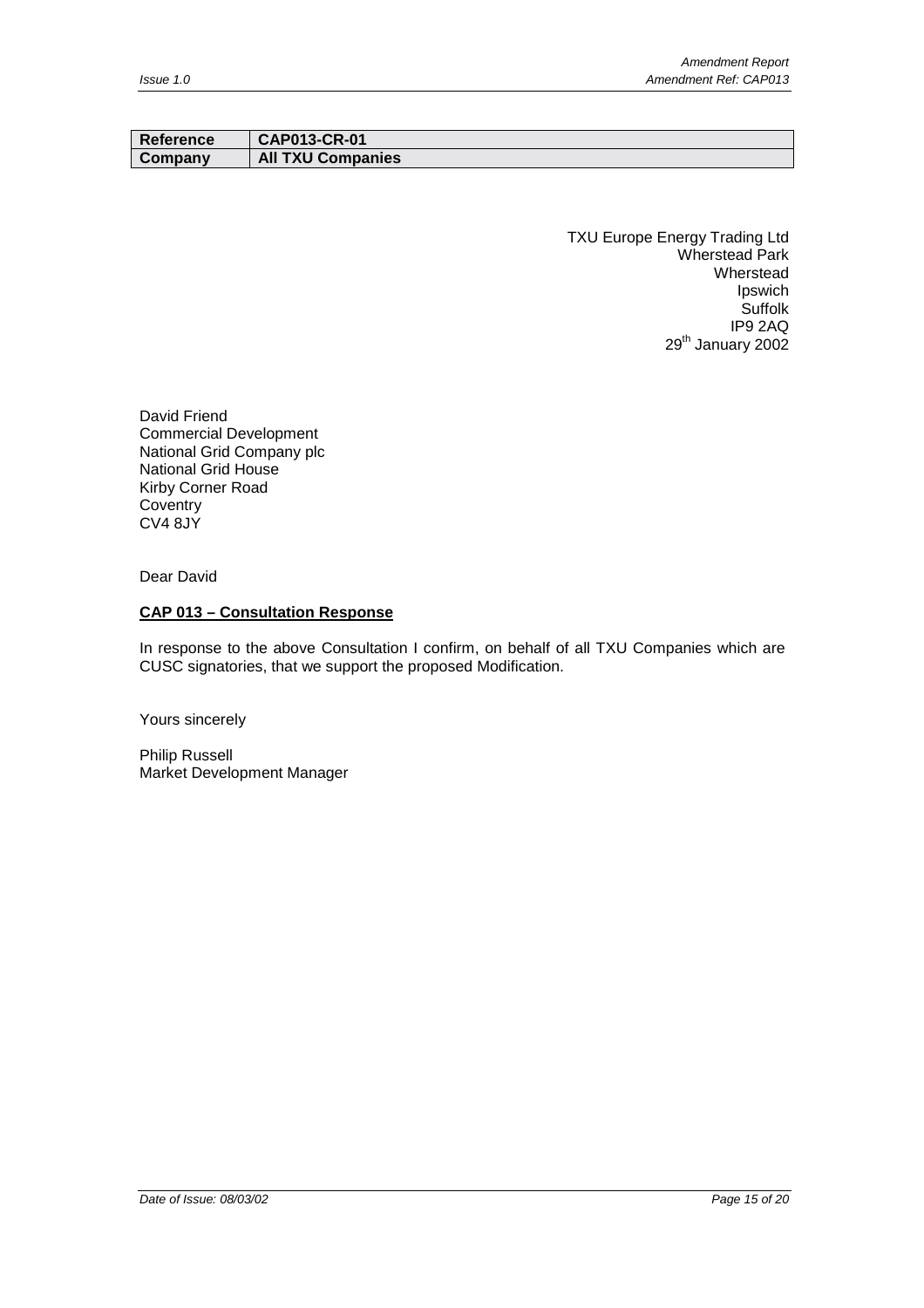#### **Reference CAP013-CR-02 Company British Gas Trading Ltd, Accord Energy, Centrica King's Lynn and Centrica Peterborough.**



Mr David Friend National Grid Company plc Commercial Development National Grid House Kirby Corner Road **Coventry** CV4 8JY

Transportation Services 17 London Road **Staines** Middlesex TW18 4AE

Tel: 01784 645823 Fax: 01784 645260

15th February 2002

Dear Mr Friend

CUSC Amendment Proposal CAP013 – Removal of Redundant Paragraph

British Gas welcomes the opportunity to comment on the CUSC Amendment Proposal CAP013. This response is on behalf of British Gas Trading Ltd, Accord Energy, Centrica King's Lynn and Centrica Peterborough.

We support the Amendment Proposal put forward by NGC for the removal of redundant paragraph 6.6.1(b) from the CUSC and agree that it would improve the clarity and aid understanding of the CUSC documentation thereby allowing NGC to more efficiently discharge its regulatory obligations.

However, this proposal raises a number of other concerns relating to the frequent review and maintenance of the CUSC documentation in ensuring that it remains up to date and relevant. We wish to seek clarity from NGC as to the process they intend to adopt for managing the CUSC documentation in respect of further general "housekeeping" changes and amendments identified for consequential market developments, in particular where these are determined to be of an inconsequential nature.

We would suggest that rather than the raising of a series of small inconsequential Amendment Proposals there should be some periodic aggregation. This should therefore limit the administrative impact on NGC, Ofgem and all other parties. However, any change where any impact on a party is possible should still be the subject of individual Amendment Proposals.

In addition, it would assist CUSC Parties when reviewing changes of this nature, if NGC were to always present the necessary amendments required in a tabular format together with the relevant clauses and commentary explaining the reasoning behind the change.

If you wish to discuss any aspect of our response in more detail please do not hesitate to contact me directly on the number above.

Yours sincerely,

**Brian Sequeira Senior Account Manager**

*Date of Issue: 08/03/02 Page 16 of 20*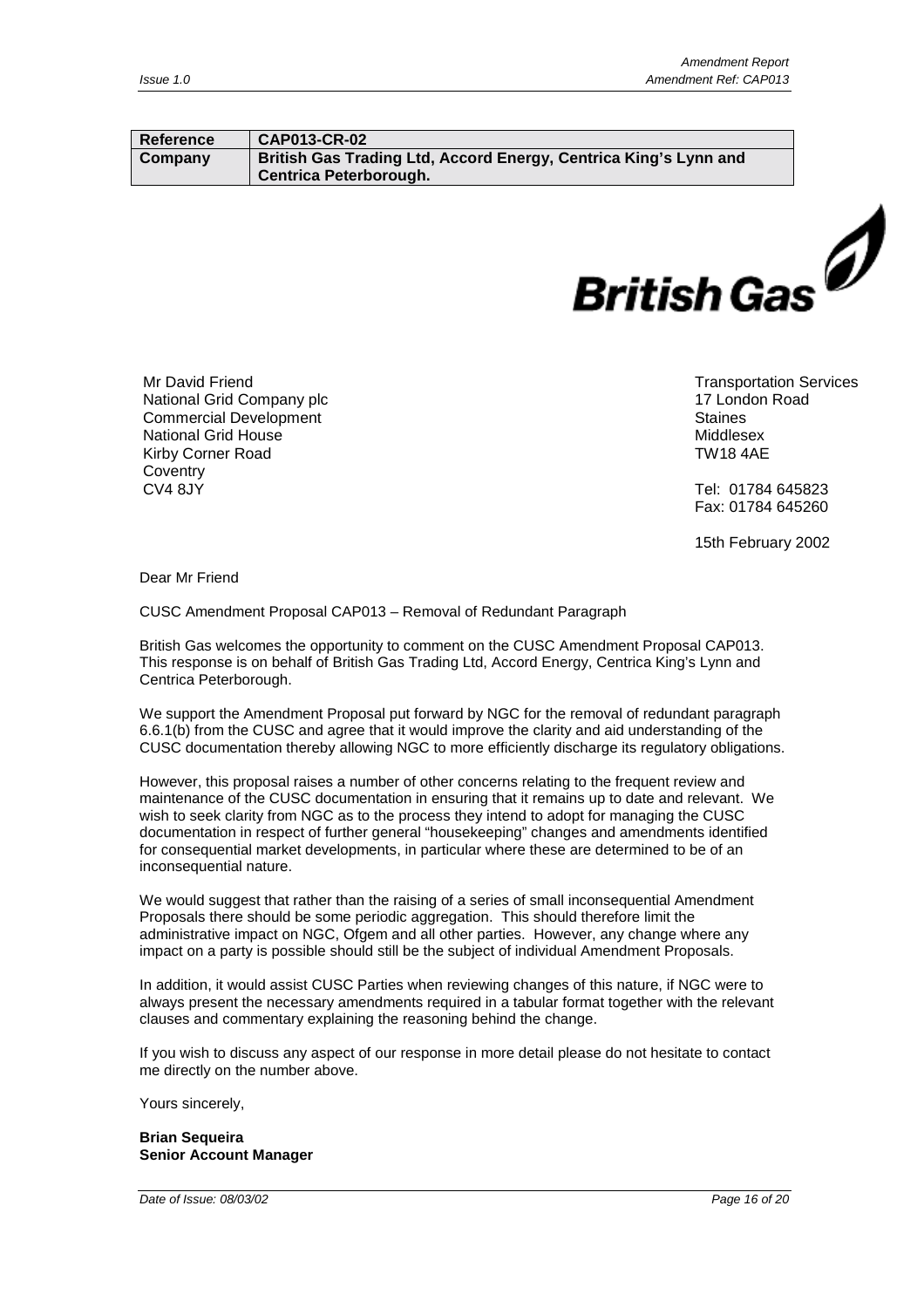| Reference | CAP0013-CR-03                                                                 |
|-----------|-------------------------------------------------------------------------------|
| Company   | Scottish Power Energy Retail Limited and Scottish Power Generation<br>Limited |

#### **-----Original Message-----**

| <b>From:</b> | Sheikh, Abid [mailto:Abid.Sheikh@ScottishPower.plc.uk] |
|--------------|--------------------------------------------------------|
| l Sent:      | 21 February 2002 16:43                                 |
| lTo:         | Friend, David                                          |
| Subject:     | CUSC Consultation: CAP013 & CAP014                     |

Dear Mr. Friend,

Many thanks for the opportunity to consider the consultation documents in respect of CUSC Amendment proposals CAP013 and CAP014. This response is provided on behalf of ScottishPower Energy Retail Limited and Scottish Power Generation Limited.

We agree that these amendments should be made to the CUSC. In both cases, the changes proposed are of a general housekeeping nature. We are satisfied that the reasons provided by both NGC and the Amendments Panel, viz. that the removal of redundant paragraphs will add to the clarity of CUSC documentation and enable NGC to meet its obligations under the Transmission Licence in line with the Applicable CUSC Objectives, are valid.

We have also studied the proposed changes to the text of the CUSC in each case and are satisfied that these are appropriate.

If you wish to discuss the content of this response, please do not hesitate to contact me.

Yours sincerely,

Abid Sheikh Commercial Analyst (0141 568 3113)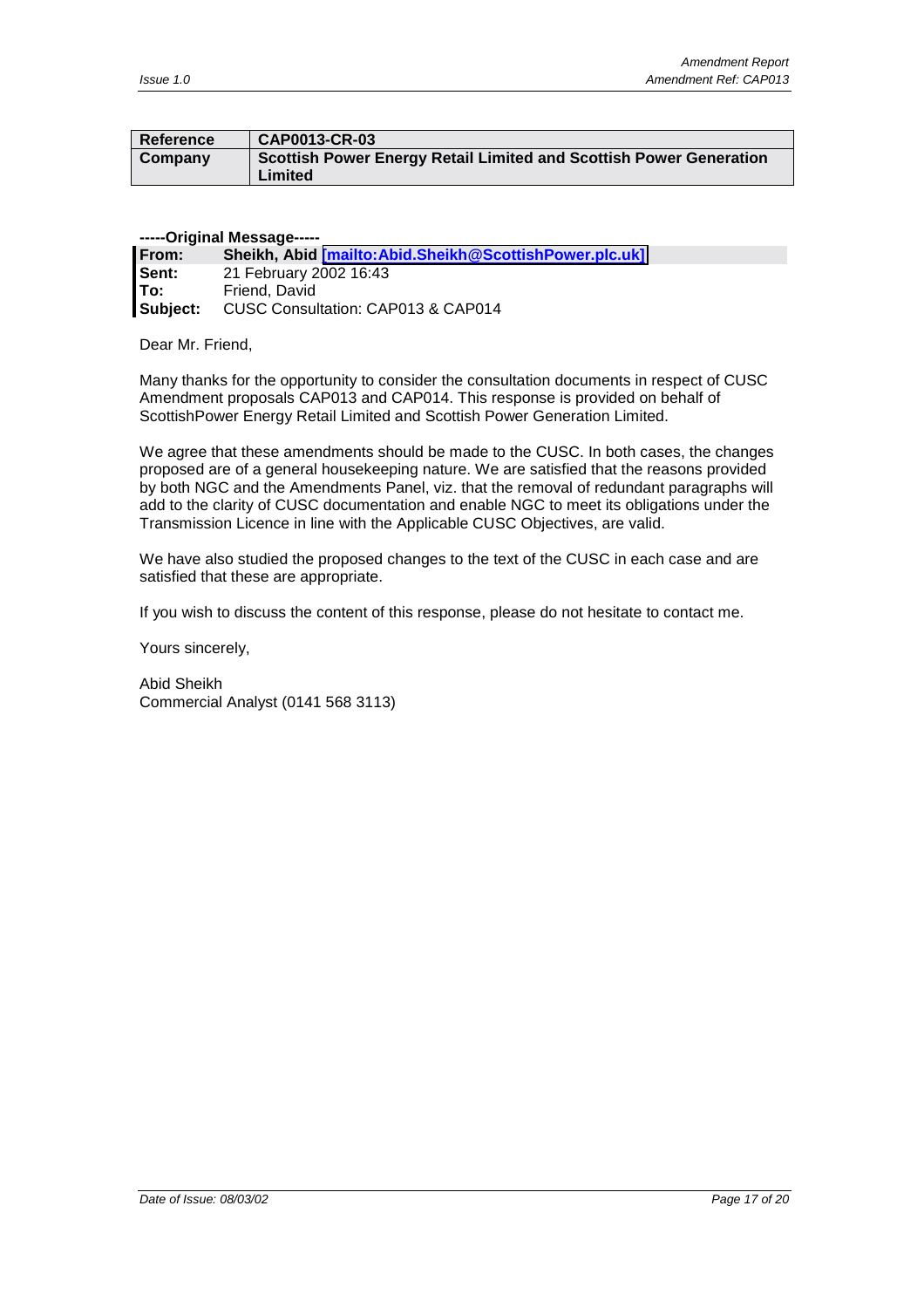#### <span id="page-17-0"></span>**Annex 4 – Copies of Representations Received**

This Annex includes copies of any representations received following circulation of the draft amendment report (circulated on  $28<sup>th</sup>$  February 2002 requesting comments by close of business  $7<sup>th</sup>$  March 2002).

Representations were received from the following parties:

| No. | Company                                                                                   | <b>File Number</b> |
|-----|-------------------------------------------------------------------------------------------|--------------------|
|     | Scottish Power Energy Retail Limited and Scottish Power<br><b>Generation Limited.</b>     | CAP013-AR-01       |
| 2   | British Gas Trading Ltd, Accord Energy, Centrica King's Lynn<br>and Centrica Peterborough | CAP013-AR-02       |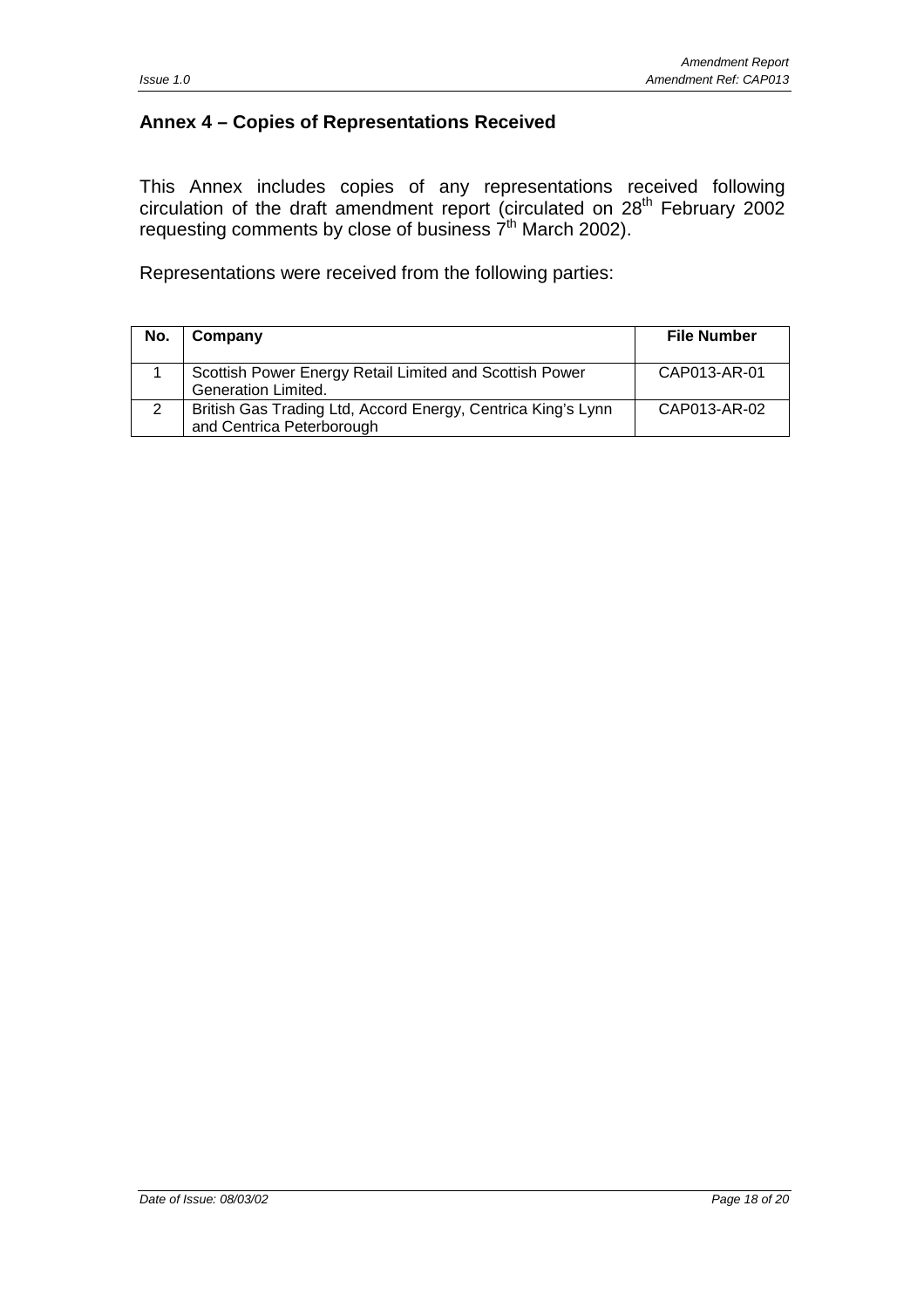| Reference | <b>CAP013-AR-01</b>                                                           |
|-----------|-------------------------------------------------------------------------------|
| Company   | Scottish Power Energy Retail Limited and Scottish Power Generation<br>Limited |

#### **CUSC Draft Amendment Reports**

CAP013: Removal of redundant paragraph 6.6.1 (b) – Energy related charges

CAP014: Removal of redundant paragraphs

Dear Mr. Friend,

Many thanks for the opportunity to consider the draft Amendment Reports in respect of CUSC Amendment proposals CAP013 and CAP014. This response is provided on behalf of ScottishPower Energy Retail Limited and Scottish Power Generation Limited.

We wish to reiterate the comments which we previously provided in support of these Amendments.

We also note the comments of NGC in response to comments on the previous consultations in terms of the process to be adopted to tidy up drafting errors in the CUSC. We trust that NGC will undertake this housekeeping process in as efficient a manner as possible by ensuring that minor errors are dealt with through one, rather than multiple, Amendment proposals.

If you wish to discuss the content of this response, please do not hesitate to contact me.

Yours sincerely,

Abid Sheikh Commercial Analyst (0141 568 3113)